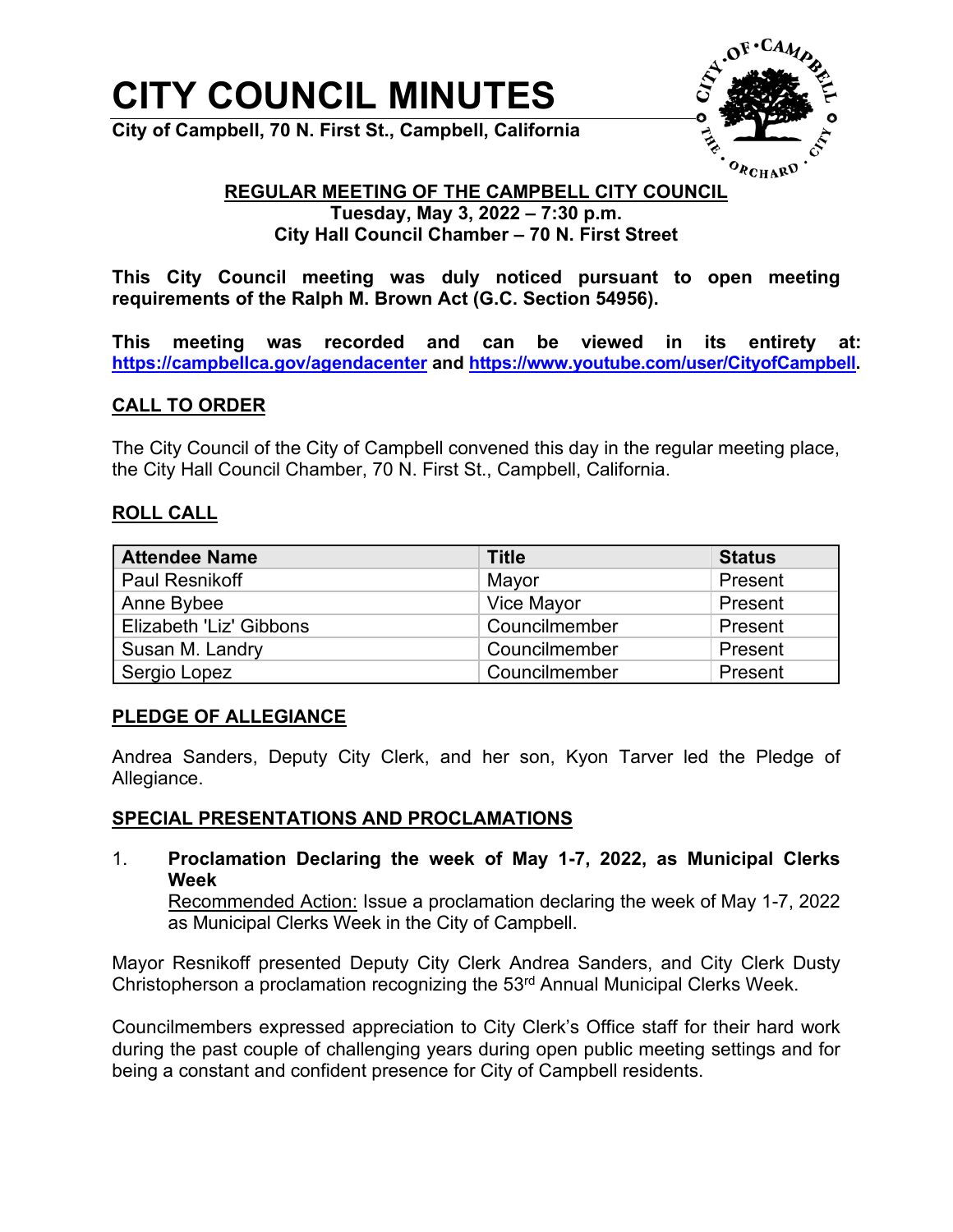Deputy City Clerk Sanders thanked the Council for the recognition and noted that she enjoys working in the Clerk's profession and representing the City of Campbell.

# **COMMUNICATIONS AND PETITIONS**

There were no communications and petitions.

#### **ORAL REQUESTS**

Manaal Shafi, Bloom Energy Representative, spoke in support of the Bloom Energy Stars & Strides charitable run honoring frontline heroes.

#### **COUNCIL ANNOUNCEMENTS**

City Hall is open to the public for in-person services Monday - Friday, 8:00 a.m. to 5:00 p.m. For your convenience, online services such as permits, business license applications and virtual appointments are available online. Visit the city's website at [www.campbellca.gov](http://www.campbellca.gov/) to view information for all city departments and services available.

On Monday, May 9, 2022 at 6:00 p.m., City Council will review the existing and proposed objectives, polices, and programs and provide direction on which should be reviewed or added as part of "Campbell's Plan for Housing" and the City's Envision Campbell General Plan Update.

The Campbell Youth Commission is now recruiting. Join the talented Youth Commission team. Teens gain leadership skills, and act in an advisory capacity to the City Council on matters relating to teens. For additional information about this exciting opportunity, please visit [www.campbellteens.com.](http://www.campbellteens.com/)

The Ainsley House Garden Concert Series is excited to host the Kristen Strom Jazz Quartet on Sunday, May 22, 2022. Saxophonist Kristen Strom has been a mainstay on the Bay Area Music scene for nearly two decades, acclaimed for beautifully rendered melodies, Strom has played alongside many well-known artists, including Gladys Knight, Natalie Cole, and Roberta Flack. Tickets are on sale now at [www.campbellmuseums.com.](http://www.campbellmuseums.com/)

Read Beyond the Beaten Path. Summer reading at the Campbell Express Library begins Wednesday, June 1, 2022 and is free and open to all ages. You can register at the library or online at [www.sccld.org.](http://www.sccld.org/)

#### **CONSENT CALENDAR**

Mayor Resnikoff asked if anyone wished to remove an item from the Consent Calendar.

The Consent Calendar was considered as follows:

2**. Minutes of City Council Study Session Meeting of April 5, 2022** Recommended Action: Approve the Study Session meeting minutes of April 5, 2022.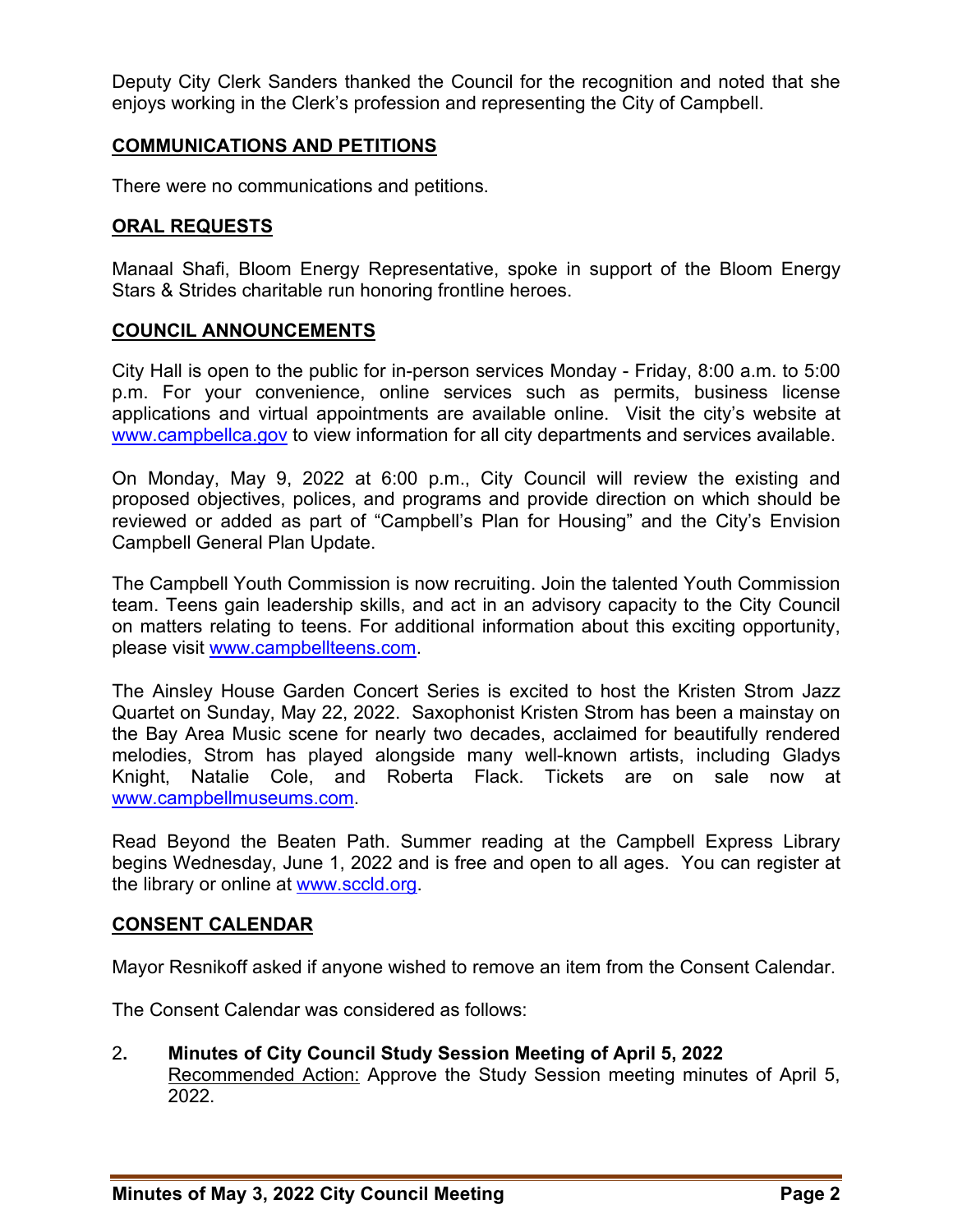This action approves the City Council Study Session meeting minutes of April 5, 2022.

3. **Minutes of City Council Executive Session Meeting of April 19, 2022**  Recommended Action: Approve the Executive Session meeting minutes of April 19, 2022.

This action approves the Executive Session meeting minutes of April 19, 2022.

4. **Minutes of City Council Regular Meeting of April 19, 2022**

Recommended Action: Approve the Regular Meeting minutes of April 19, 2022.

This action approves the City Council Regular Meeting minutes of April 19, 2022.

# 5. **Approving Bills and Claims**

Recommended Action: That the City Council approve the bills and claims in the amount of \$1,897,105.77.

This action approves the bills and claims in the amount of \$1,897,105.77 as follows: payroll checks dated March 31, 2022, in the amount of \$35,776.15; bills and claims checks dated April 4, 2022, in the amount of \$1,431,071.93; bills and claims checks dated April 11, 2022, in the amount of \$430,257.69.

#### 6. **Monthly Investment Transactions Report (March 2022)**

Recommended Action: That the City Council review and accept the Monthly Investment Transactions Report for March 2022.

This action accepts the Monthly Investment Transactions Report for March 2022.

#### 7. **Investment Report - Quarter Ending March 2022**

Recommended Action: That the City Council approve the Investment Report for the quarter ending March 2022 and the report be noted and filed.

This action approves the Investment Report for the quarter ending March 2022 and the report be noted and filed.

#### 8. **Approval of Tract Map No. 10557 Including Acceptance of Street Dedication and Public Service Easements Shown on Said Map – 1323 Elam Avenue (Resolution/Roll Call Vote)**

Recommended Action: That the City Council adopt a Resolution approving the Tract Map for Tract No. 10557 and accept the street dedication and public service easements as shown on the map for the property located at 1323 Elam Avenue.

This action adopts Resolution No. 12824 approving the Tract Map for Tract No. 10557 and accepts the street dedication and public service easements as shown on the map for the property located at 1323 Elam Avenue.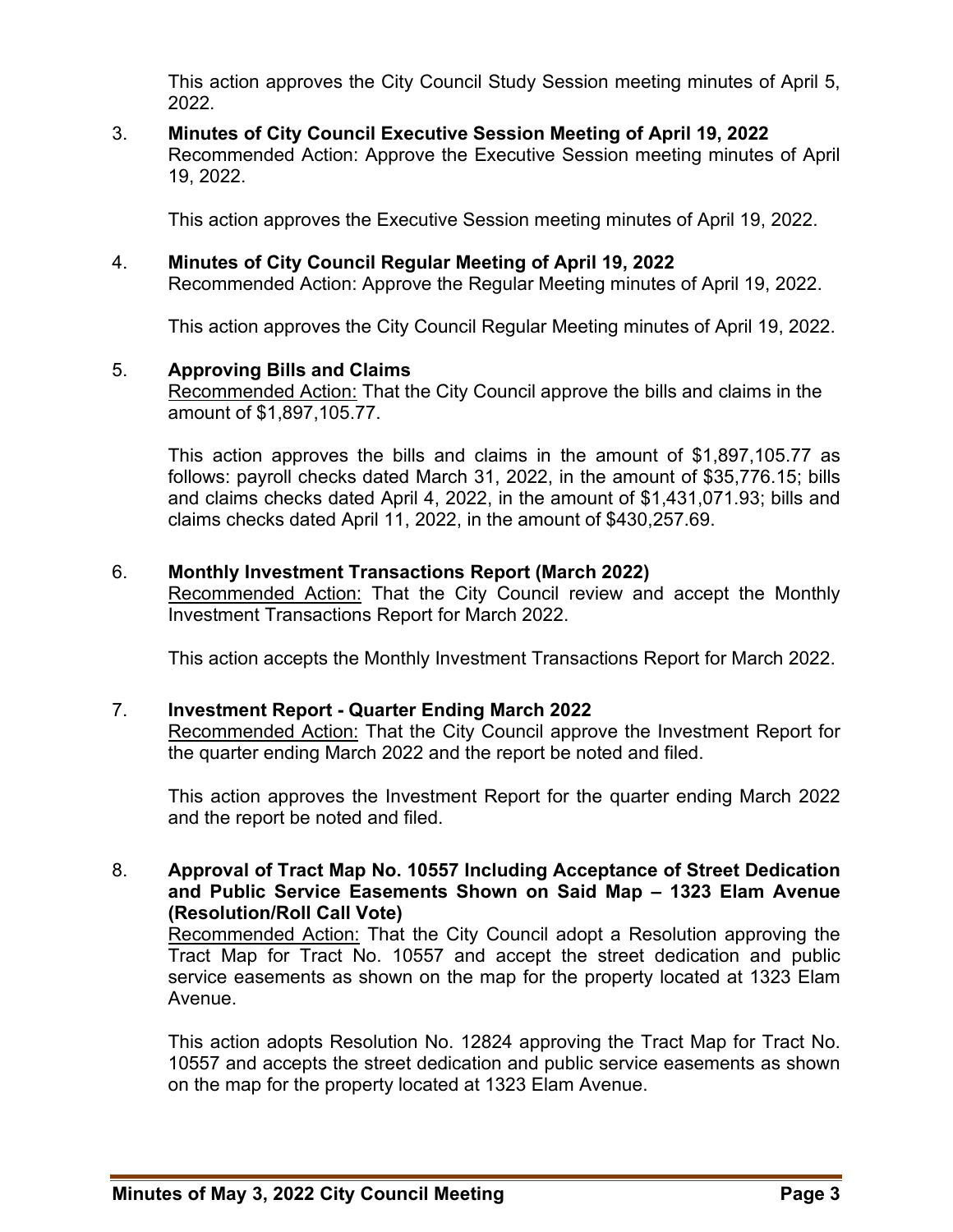9. **Second Reading of Ordinance No. 2280 Adding Chapter 8.44 - AB 481 Military Equipment to the City of Campbell Municipal Code in Compliance with Assembly Bill 481 (Ordinance/Roll Call Vote)**

Recommended Action: That the City Council approve second reading to adopt Ordinance No. 2280 adding Chapter 8.44 - AB 481 Military Equipment to the City of Campbell Municipal Code in compliance with Assembly Bill 481 approving a Military Equipment Policy as set forth in Campbell Police Department Policy 709.

This action adopts Ordinance No. 2280 adding Chapter 8.44 - AB 481 Military Equipment to the City of Campbell Municipal Code in compliance with Assembly Bill 481 approving a Military Equipment Policy as set forth in Campbell Police Department Policy 709.

#### 10. **Approve Enterprise Access Agreement with Environmental Systems Research Institute, Inc. (ESRI) for the Use of Geographic Information Systems (GIS) Technology (Resolution/Roll Call Vote)**

Recommended Action: That the City Council adopt a Resolution authorizing the City Manager to execute an Enterprise Access Agreement with Environmental Systems Research Institute, Inc. (ESRI), for the licensing and use of ESRI's Geographic Information Systems (GIS) products in an amount not to exceed \$88,500; and, authorize the City Manager to execute any future amendments to the contract and to dispense with bidding requirements as specified in Campbell Municipal Code Section 3.20.030(7).

This action adopts Resolution No. 12825 authorizing the City Manager to execute an Enterprise Access Agreement with Environmental Systems Research Institute, Inc. (ESRI), for the licensing and use of ESRI's Geographic Information Systems (GIS) products in an amount not to exceed \$88,500; and, authorize the City Manager to execute any future amendments to the contract and to dispense with bidding requirements as specified in Campbell Municipal Code Section 3.20.030(7).

# 11. **Extension of Public WiFi at Campbell Community Center (Resolution/Roll Call Vote)**

Recommended Action: That the City Council adopt a Resolution authorizing the City Manager to execute a contract with Dasher Technologies, in an amount not to exceed \$80,729 to purchase and install the public Wifi technology at the Campbell Community Center; and, authorize the City Manager to execute any future amendments to the contract and dispense with the standard bidding requirements as specified in Campbell Municipal Code Section 3.20.030(6).

This action adopts Resolution No. 12826 authorizing the City Manager to execute a contract with Dasher Technologies, in an amount not to exceed \$80,729 to purchase and install the public Wifi technology at the Campbell Community Center; and, authorize the City Manager to execute any future amendments to the contract and dispense with the standard bidding requirements as specified in Campbell Municipal Code Section 3.20.030(6).

# **M/S: Bybee/Landry – That the City Council approve the Consent Calendar.**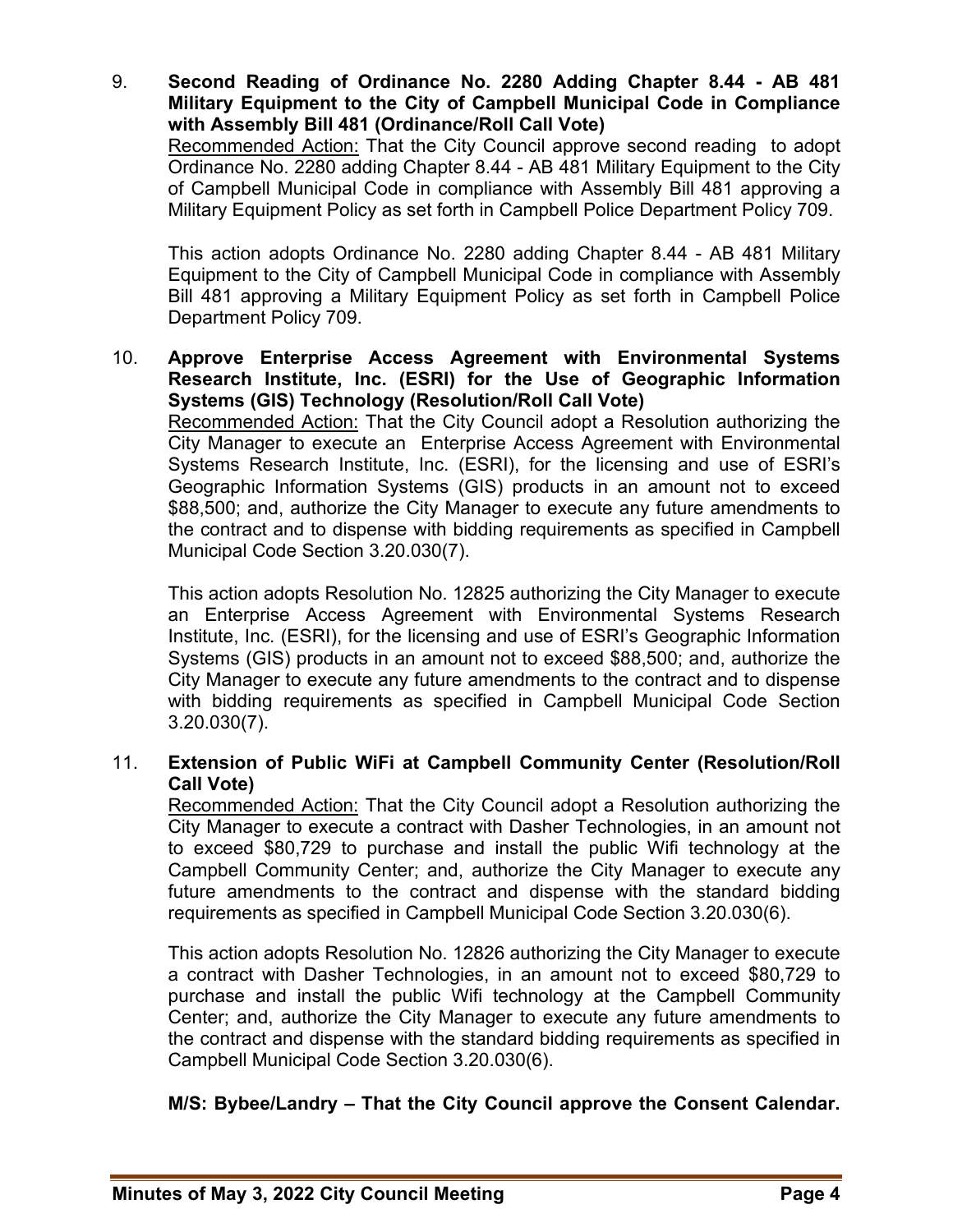**The motion was adopted by the following roll call vote:** 

**RESULT: ADOPTED [UNANIMOUS] MOVER:** Bybee **SECONDER:** Landry **AYES:** Gibbons, Landry, Lopez, Bybee, Resnikoff

#### **PUBLIC HEARINGS AND INTRODUCTION OF ORDINANCES**

There were no public hearings and introduction of ordinances.

#### **NEW BUSINESS**

There was no new business.

#### **UNFINISHED BUSINESS**

There was no unfinished business.

#### **COUNCIL COMMITTEE REPORTS**

#### 12. **Council Committee Reports**

Recommended Action: That the City Council report on activities from their committee assignments.

Councilwoman Landry attended the Campbell Union School District (CUSD) Centennial Celebration, the Economic Development Subcommittee, the Arbor Day Celebration, and the Merrill Gardens Open House.

Councilmember Lopez attended the Bay Area Air Quality Management District meeting, the @The Kids Table event with Supervisor Ellenberg, the Hindu Swayamsevak Sanghthe Community meeting, the Arbor Day Celebration, the CUSD Centennial Celebration, the Cinco De Mayo Community event at the Pruneyard, and the Silicon Valley Clean Energy Authority (SVCEA) 5-Year Anniversary.

Councilmember Gibbons attended the Association of Bay Area Governments meeting, an American Institute of Architecture (AIA) event on behalf of the SVCEA, the SCVEA 5-Year Anniversary, Legislative Subcommittee meeting, and the Museum Foundation meeting.

Vice Mayor Bybee attended the Campbell Chamber of Commerce Monthly Luncheon, the CUSD Centennial Celebration, the Arbor Day Celebration, and the SVCEA 5-Year Anniversary.

Mayor Resnikoff attended the Silicon Valley Animal Control Authority meeting, the West Valley Mayors & Managers meeting, the Chamber of Commerce Monthly Luncheon, the Hindu Cultural Event, the Arbor Day Celebration, and the CUSD Centennial Celebration.